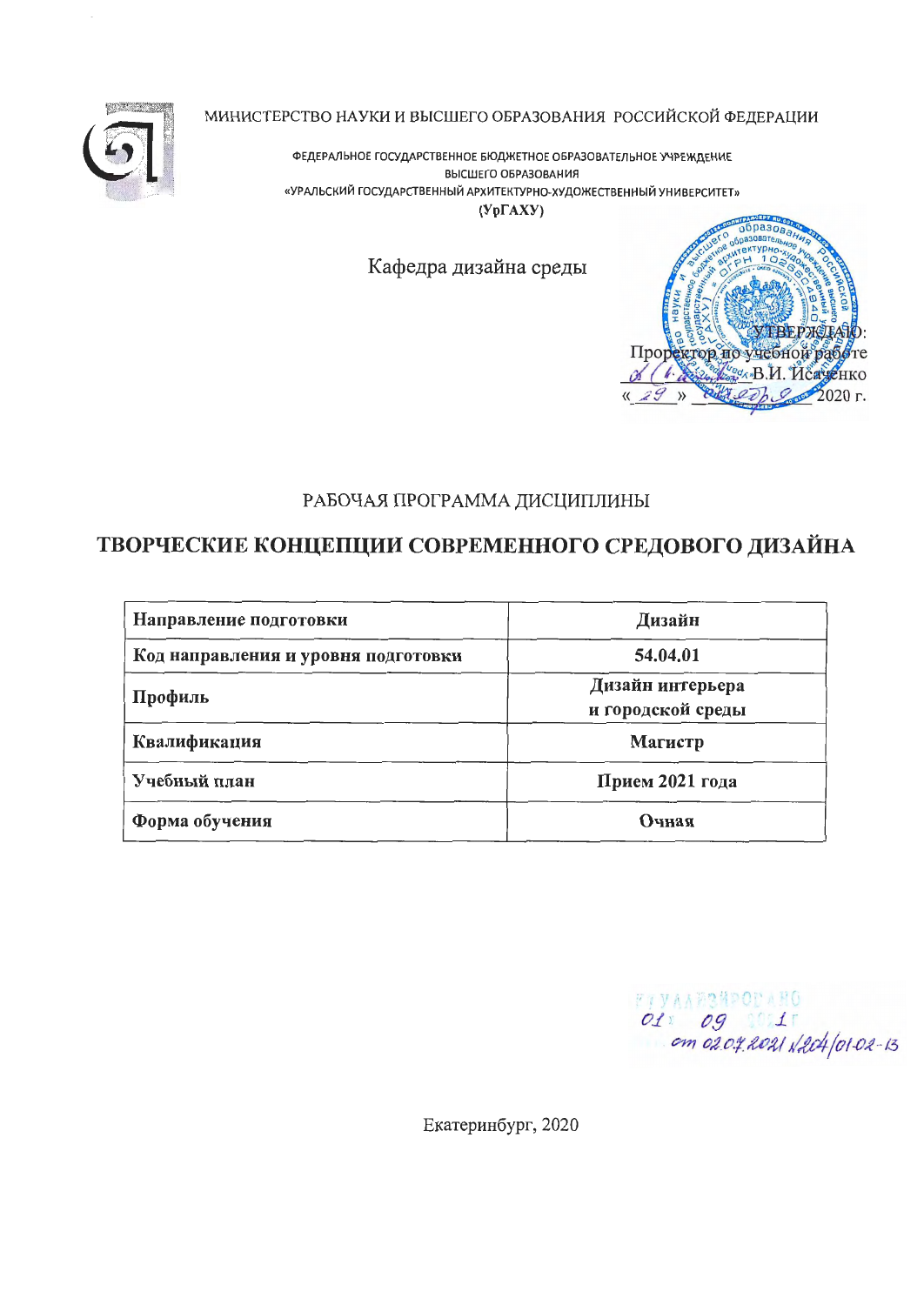# 1. ОБЩАЯ ХАРАКТЕРИСТИКА ДИСЦИПЛИНЫ

# ТВОРЧЕСКИЕ КОНЦЕПЦИИ СОВРЕМЕННОГО СРЕДОВОГО ДИЗАЙНА

#### $1.1$ Место дисциплины в структуре образовательной программы, связи с другими дисциплинами:

Дисциплина ТВОРЧЕСКИЕ КОНЦЕПЦИИ СОВРЕМЕННОГО СРЕДОВОГО ДИЗАЙНА входит в обязательную часть образовательной программы. Курс опирается на знания, приобретенные на дисциплинах «Теория культуры, искусства и дизайна», «История и методология дизайна», «Дизайн-проектирование», «Экологические проблемы средового дизайна». Достигнутый в ходе изучения рассматриваемой дисциплины уровень профессиональной подготовки необходим для освоения дисциплин «Современные проблемы дизайна и искусства», «Дизайнпроектирование», «Методы научно-проектных исследований», при подготовке выпускной квалификационной работы.

#### $1.2$ Краткий план построения процесса изучения дисциплины:

Процесс изучения дисциплины включает лекции и самостоятельную работу, включающую в себя написание реферата и домашние работы (закрепление полученных в аудитории знаний). Основные формы интерактивного обучения: проблемный семинар и интерактивная лекция с обсуждением конкретных ситуаций. В ходе изучения дисциплины студенты выполняют реферат.

Форма заключительного контроля при промежуточной аттестации - зачет. Для проведения промежуточной аттестации по дисциплине создан фонд оценочных средств (представлен в п.8 настоящей программы).

Оценка по дисциплине носит интегрированный характер, учитывающий результаты оценивания участия студентов в аудиторных занятиях, качества и своевременности выполнения домашних работ, реферата.

### 1.3 Планируемые результаты обучения по дисциплине

Процесс изучения дисциплины направлен на формирование элементов следующих компетенций в соответствии с ФГОС ВО и ОПОП ВО по направлению подготовки 54.04.01 Дизайн:

|             |                          | Таблица 1                                      |
|-------------|--------------------------|------------------------------------------------|
| Категория   | Код и наименование       | Индикаторы достижения компетенций              |
| компетенций | компетенций              |                                                |
| История     | ОПК-1. Способен при-     | $OIIK-1-1$                                     |
| и теория    | менять знания в облас-   | знает исторические и современные течения, на-  |
| искусств    | ти истории и теории      | правления и стили в искусстве и дизайне;       |
| и дизайна   | искусств, истории и      | $O$ $I$ $K$ -1-2                               |
|             | теории дизайна в про-    | знает современные тенденции развития искусства |
|             | фессиональной дея-       | и дизайна                                      |
|             | тельности; рассматри-    |                                                |
|             | вать произведения ис-    |                                                |
|             | кусства и дизайна в      |                                                |
|             | широком культурно-       |                                                |
|             | историческом контек-     |                                                |
|             | сте в тесной связи с ре- |                                                |
|             | лигиозными, философ-     |                                                |
|             | скими и эстетическими    |                                                |
|             | идеями конкретного       |                                                |
|             | исторического периода    |                                                |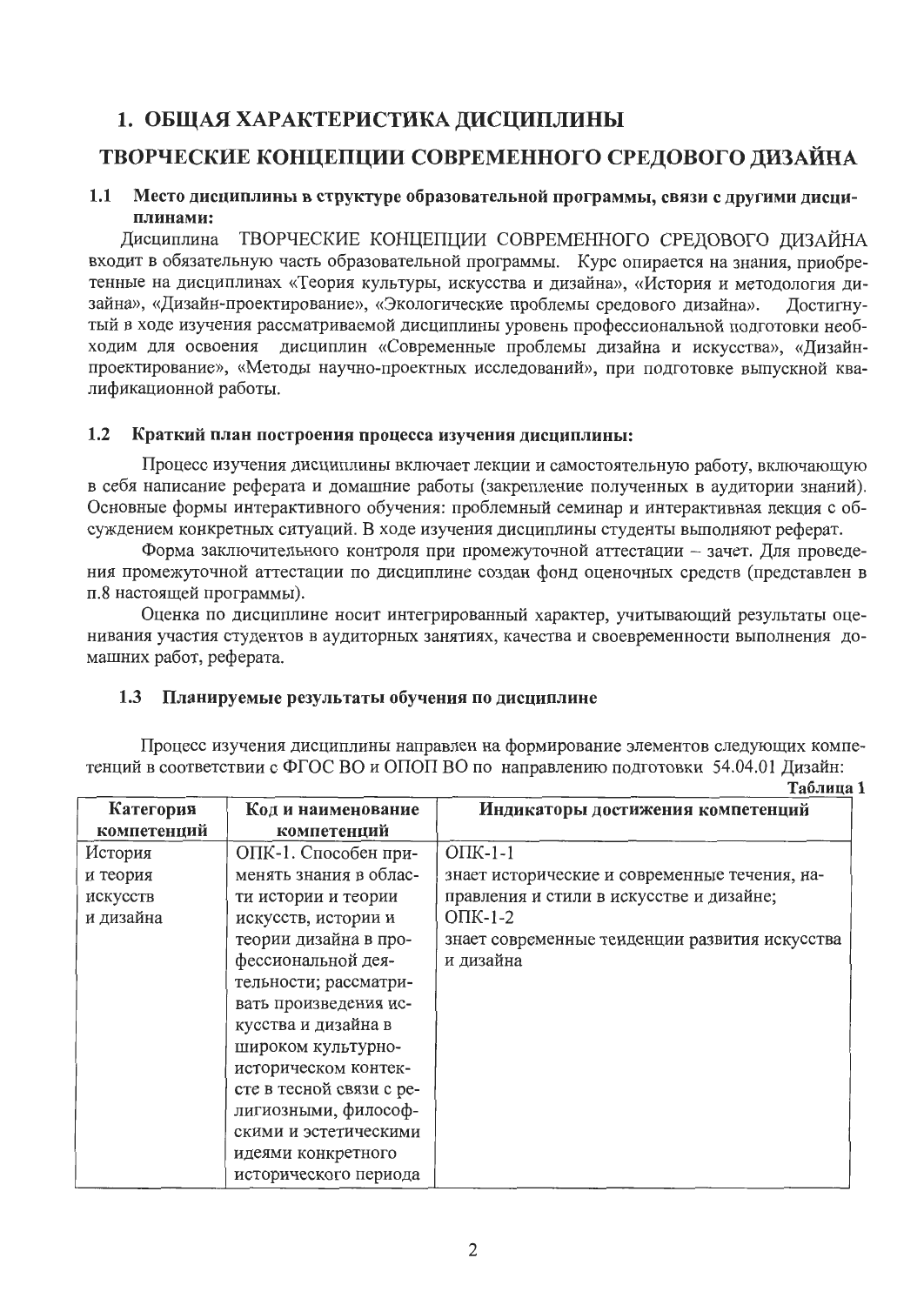| Проектная    | ПК-3. Способен созда-  | $\Pi$ K-3.1                                  |
|--------------|------------------------|----------------------------------------------|
| деятельность | вать инновационные,    | знает современные социально востребованные   |
|              | социально востребо-    | творческие концепции в дизайне, стилевые на- |
|              | ванные дизайн-проекты  | правления, свойства материалов и современные |
|              | предметно-             | технологии                                   |
|              | пространственной сре-  |                                              |
|              | ды с учетом современ-  |                                              |
|              | ных творческих, стиле- |                                              |
|              | вых концепций в ди-    |                                              |
|              | зайне на основе совре- |                                              |
|              | менных технологий      |                                              |

Планируемый результат изучения дисциплины в составе названных компетенций:

Способность совершенствовать и развивать свой интеллектуальный и общекультурный уровень, используя методы и приемы формирования собственной творческой концепции в области профессиональной деятельности; способность к системному пониманию художественно-творческих задач проекта.

В результате изучения дисциплины обучающийся должен:

Знать и понимать: особенности научного познания и его роль в современной цивилизации, а также особенности проектирования средовых объектов и систем, традиционные и новые типы архитектурно-дизайнерских задач при формировании средовых объектов, методы и приемы формирования собственной творческой концепции.

#### Уметь:

а) применять знание и понимание особенностей проектирования средовых объектов и систем при проектировании среды внутренних и открытых архитектурных пространств, знание и понимание методов и приемов формирования творческой концепции при формировании собственной творческой концепции;

б) выносить суждения об адекватности использования той или иной творческой концепции в реальной проектной ситуации;

в) комментировать данные и результаты, связанные с областью изучения коллегам и преподавателю.

Демонстрировать навыки и опыт деятельности с использованием полученных знаний и умений при выполнении проектной работы на дисциплинах «Дизайн-проектирование», при прохождении производственной проектной и производственной преддипломной практик, а также при выполнении выпускной квалификационной работы.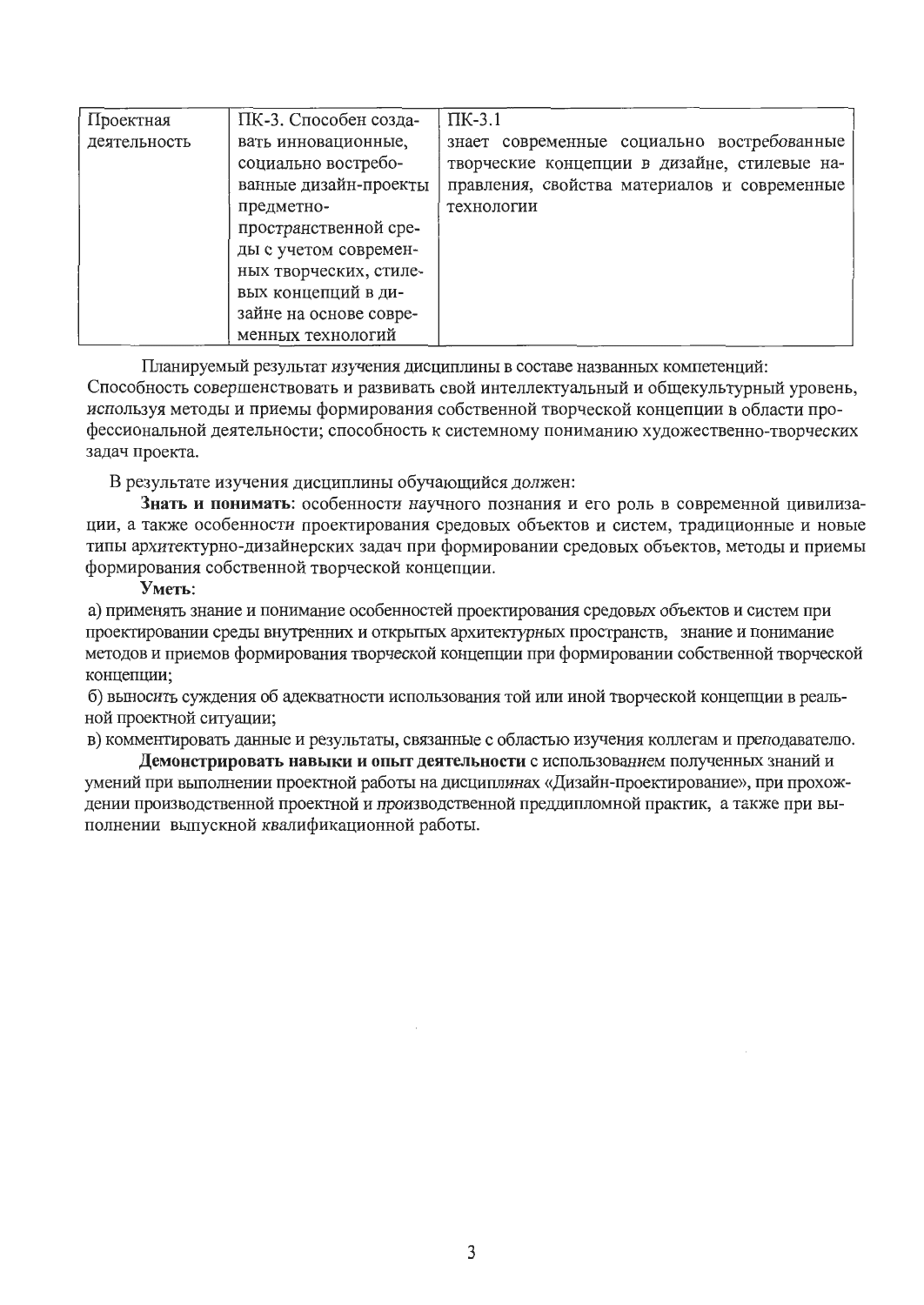#### 1.3 Объем дисциплины

Аудиторные за-Самостоятельная работа нятия Другие виды самостоятельных занятий Практические занятия (ПЗ), Семинары Форма промежуточной агтестации по Расчетно-графическая работа (PГP) Гворческая работа (эссе, клаузура) Тодготовка к контрольной работе Самостоятельная работа всего Подготовка к экзамену, зачету Аудиторные занятия всего Другие виды занятий (Др) рафическая работа (ГР) Зачетных единиц (з.е.) Домашняя работа (ДР) Курсовой проект (KII) Расчетная работа (PP) Курсовая работа (KP) По Семестрам дисциплине\* Pedepar<sub>(P)</sub> Часов (час) Лекции (Л)  $\overline{2}$ 62 108  $\overline{4}$ 10 **Зач**  $\overline{3}$ 36 32 72  $\overline{H}$  $\overline{3}$ 108  $\overline{4}$ 72 10  $\mathbf{0}$ 62 Зач 36 32  $0<sub>0</sub>$ 

\*Зачет с оценкой - 3О, Зачет - Зач, Экзамен - Экз, Курсовые проекты - КП, Курсовые работы - КР

#### СОДЕРЖАНИЕ ДИСЦИПЛИНЫ  $\overline{2}$

|                         | Таблица 3                                                                                                                                                                                                                                                                               |
|-------------------------|-----------------------------------------------------------------------------------------------------------------------------------------------------------------------------------------------------------------------------------------------------------------------------------------|
| Код<br>раздела,<br>темы | Раздел, тема, содержание дисциплины*                                                                                                                                                                                                                                                    |
| Раздел 1.               | Язык формирования архитектурной среды. Особенности проектирования средо-                                                                                                                                                                                                                |
|                         | вых объектов и систем<br>Возникновение и развитие дизайна. Местоположение в системе видов художественно-<br>го творчества. Дизайн среды как особая форма проектной деятельности. Морфология<br>архитектурной среды. Особенности композиционного формообразования в средовом<br>дизайне. |
| Тема 1.                 | Дизайн архитектурной среды как особая форма проектной деятельности. Возникнове-<br>ние и развитие. Местоположение в системе видов художественного творчества.                                                                                                                           |
| Тема 2.                 | Морфология архитектурной среды. Особенности композиционного формирования<br>объектов и эстетическая организация формы в средовом дизайне.                                                                                                                                               |
| Раздел 2.               | Дизайн среды внутренних архитектурных пространств<br>Композиционные особенности интерьерных пространств, их предметное наполнение.<br>Основные тенденции организации современных интерьерных пространств и перспек-<br>тивы их развития.                                                |
| Тема 3.                 | Композиционные особенности интерьерных пространств и их предметное наполнение.                                                                                                                                                                                                          |
| Тема 4.                 | Перспективы развития интерьерных пространств.                                                                                                                                                                                                                                           |

Таблица 2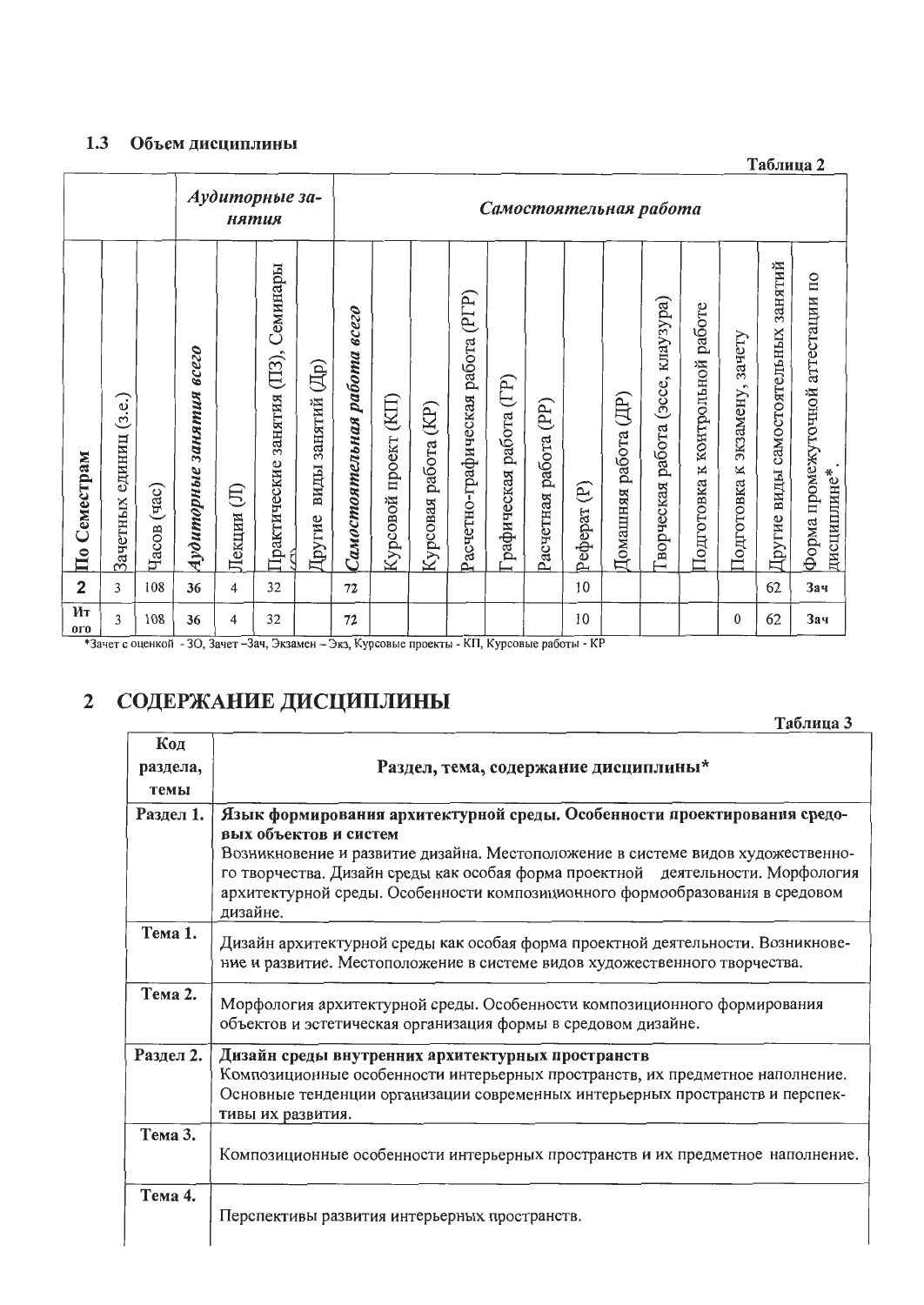| Раздел 3.            | Дизайн среды открытых архитектурных пространств<br>Открытые архитектурные пространства как особый объект проектирования. Особенно-<br>сти композиционного формообразования открытых пространств. Комплексное форми-<br>рование объектов городской среды. Архитектурно-дизайнерские средства формирова-<br>ния открытых пространств.                                                                                                                                                                                                                                                                                                                                                     |
|----------------------|-----------------------------------------------------------------------------------------------------------------------------------------------------------------------------------------------------------------------------------------------------------------------------------------------------------------------------------------------------------------------------------------------------------------------------------------------------------------------------------------------------------------------------------------------------------------------------------------------------------------------------------------------------------------------------------------|
| Тема 5.              | Открытые архитектурные пространства как особый объект проектирования. Ком-<br>плексное формирование объектов городской среды.                                                                                                                                                                                                                                                                                                                                                                                                                                                                                                                                                           |
| Тема 6.              | Архитектурно-дизайнерские средства формирования открытых пространств.                                                                                                                                                                                                                                                                                                                                                                                                                                                                                                                                                                                                                   |
| Раздел 4.<br>Тема 7. | Традиционные и новые типы архитектурно-дизайнерских задач при формирова-<br>нии средовых объектов.<br>Традиционные типы среды и особенности их формирования. Основные тенденции в<br>образовании новых видов и форм среды. Новые средства организации среды. Световая<br>среда города. Концепции современного светового дизайна. Колористика предметно-<br>пространственной среды.                                                                                                                                                                                                                                                                                                      |
|                      | Традиционные типы среды и особенности их формирования.                                                                                                                                                                                                                                                                                                                                                                                                                                                                                                                                                                                                                                  |
| Тема 8.              | Перспективные и поисковые виды и формы среды, новое в средовом проектировании.                                                                                                                                                                                                                                                                                                                                                                                                                                                                                                                                                                                                          |
| Тема 9.              | Световая среда города - новая область творческого подхода в средовом дизайне. Кон-<br>цепция формирования искусственной световой среды города.                                                                                                                                                                                                                                                                                                                                                                                                                                                                                                                                          |
| Тема 10.             | Колористика предметно-пространственной среды как новый формообразующий фак-<br>тор в организации средового пространства. Колористическая культура.                                                                                                                                                                                                                                                                                                                                                                                                                                                                                                                                      |
| Раздел 5.            | Методы и приемы формирования собственной творческой концепции.<br>Понятие социального заказа. Термины «прототип», «аналог», виды аналогов. Методы<br>аналогового и безаналогового проектирования. Типы восприятия с позиции гештальт-<br>психологии. Тектоника «видового зрительного кадра». Восприятие в движении. Ин-<br>терпретация художественного образа в средовом дизайне. Создание пространственно-<br>ролевого сценария. Формы предпроектного анализа в процессе художественного про-<br>ектирования. Формирование модели проектируемой предметно-пространственной сре-<br>ды. Пути выработки дизайн-концепций. Приемы и формы стимулирования творческих<br>проектных решений. |
| Тема 11.             | Социальный заказ. Прототип, аналог.                                                                                                                                                                                                                                                                                                                                                                                                                                                                                                                                                                                                                                                     |
| Тема 12.             | Типы восприятия с позиции гештальтпсихологии. Тектоника «видового зрительного<br>кадра». Восприятие в движении.                                                                                                                                                                                                                                                                                                                                                                                                                                                                                                                                                                         |
| Тема 13.             | Интерпретация художественного образа в средовом дизайне. Создание пространствен-<br>но-ролевого сценария.                                                                                                                                                                                                                                                                                                                                                                                                                                                                                                                                                                               |
| Тема 14.             | Формы предпроектного анализа в процессе художественного проектирования. Форми-<br>рование модели проектируемой предметно-пространственной среды.                                                                                                                                                                                                                                                                                                                                                                                                                                                                                                                                        |
| Тема 15.             | Пути выработки дизайн-концепций. Приемы и формы стимулирования творческих<br>проектных решений.                                                                                                                                                                                                                                                                                                                                                                                                                                                                                                                                                                                         |
|                      | * Дисциплина может содержать деление только на разделы, без указания тем, либо только темы                                                                                                                                                                                                                                                                                                                                                                                                                                                                                                                                                                                              |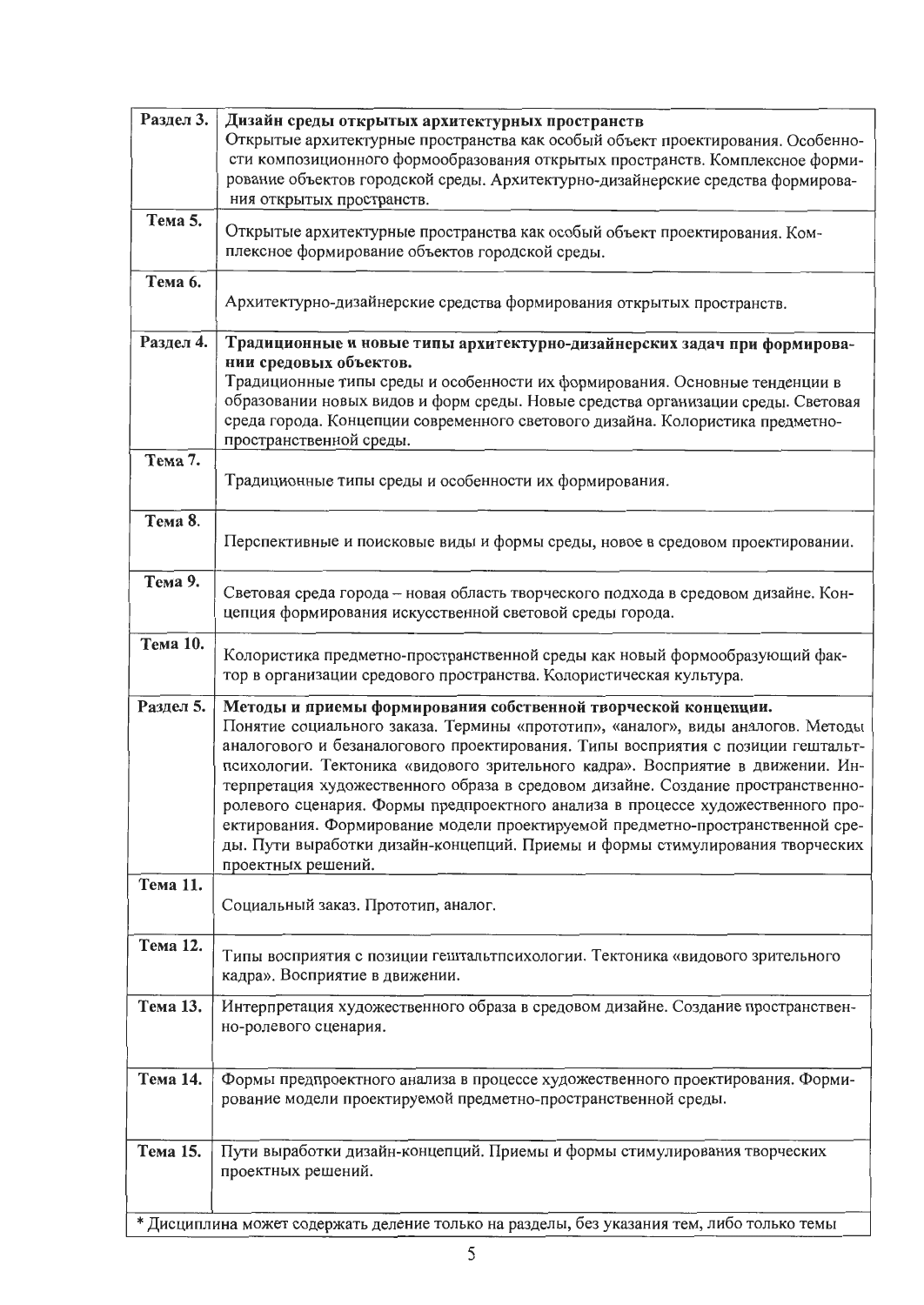#### РАСПРЕДЕЛЕНИЕ УЧЕБНОГО ВРЕМЕНИ  $3<sup>1</sup>$

#### $3.1$ Распределение аудиторных занятий и самостоятельной работы по разделам дисциплины  $T_{\alpha}$ guun  $\alpha$

|                |                      |                            |       | таолица 4               |                                                             |                                                        |                             |                                                              |
|----------------|----------------------|----------------------------|-------|-------------------------|-------------------------------------------------------------|--------------------------------------------------------|-----------------------------|--------------------------------------------------------------|
| Семестр        | Неделя семе-<br>crpa | Раздел дисциплины,<br>тема | ВСЕГО | Лекции                  | Аудиторные занятия (час.)<br>Практ.<br>занятия,<br>семинары | из них<br>в форме<br>практиче-<br>ской подго-<br>товки | Самост.<br>работа<br>(час.) | Оценочные сред-<br>ства текущего<br>контроля<br>успеваемости |
|                | 1                    | Раздел 1. Тема 1.          | 6     | 1                       | 1                                                           |                                                        | 4                           | Фронтальный<br>опрос                                         |
|                | $\overline{2}$       | Тема 2.                    | 6     |                         | $\mathbf{2}$                                                |                                                        | 4                           | Фронтальный<br>опрос                                         |
|                | 3                    | Раздел 2. Тема 3.          | 6     | 1                       | 1                                                           |                                                        | 4                           | Фронтальный<br>опрос                                         |
|                | $\overline{4}$       | Тема 4.                    | 6     |                         | $\overline{2}$                                              |                                                        | $\overline{4}$              | Фронтальный<br>опрос                                         |
|                | 5                    | Раздел 3. Тема 5.          | 6     | 1                       | 1                                                           |                                                        | 4                           | Фронтальный<br>опрос                                         |
|                | 6                    | Тема 6.                    | 6     |                         | $\overline{2}$                                              |                                                        | $\overline{4}$              | Фронтальный<br>опрос                                         |
|                | $\overline{7}$       | Раздел 4. Тема 7.          | 6     | $\mathbf{1}$            | 1                                                           |                                                        | $\overline{4}$              | Фронтальный<br>опрос                                         |
|                | 8                    | Тема 8.<br>6               |       |                         | $\mathbf{2}$                                                |                                                        | $\overline{4}$              | Фронтальный<br>опрос                                         |
| $\overline{2}$ | 9                    | Тема 9.                    | 6     |                         | $\overline{2}$                                              |                                                        | 4                           | Фронтальный<br>опрос                                         |
|                | 10                   | Тема 10.                   | 6     |                         | $\overline{2}$                                              |                                                        | $\overline{4}$              | Реферат                                                      |
|                | 11                   | Раздел 5. Тема 11.         | 6     |                         | $\mathbf{2}$                                                |                                                        | $\overline{4}$              | Фронтальный<br>опрос                                         |
|                | 12                   | Тема 12.                   | 6     |                         | $\overline{2}$                                              |                                                        | 4                           | Фронтальный<br>опрос                                         |
|                | $13 - 14$            | Тема 13.                   | 12    |                         | 4                                                           |                                                        | 8                           | Задания к<br>проблемному<br>семинару                         |
|                |                      | 15-16 Тема 14.             | 12    |                         | 4                                                           |                                                        | 8                           | Задания к<br>проблемному<br>семинару                         |
|                | $17 - 18$            | Тема 15.                   | 12    |                         | $\overline{4}$                                              |                                                        | 8                           | Задания к<br>проблемному<br>семинару                         |
|                |                      | <b>H</b> roro:             | 108   | $\overline{\mathbf{4}}$ | 32                                                          |                                                        | ${\bf 72}$                  | Зачет                                                        |

## 3.2 Другие виды занятий

Не предусмотрено

### 3.3 Мероприятия самостоятельной работы и текущего контроля

# 3.3.1 Примерный перечень тем рефератов (эссе, творческих работ)

Выполняются рефераты в соответствии с проблематикой средового дизайна.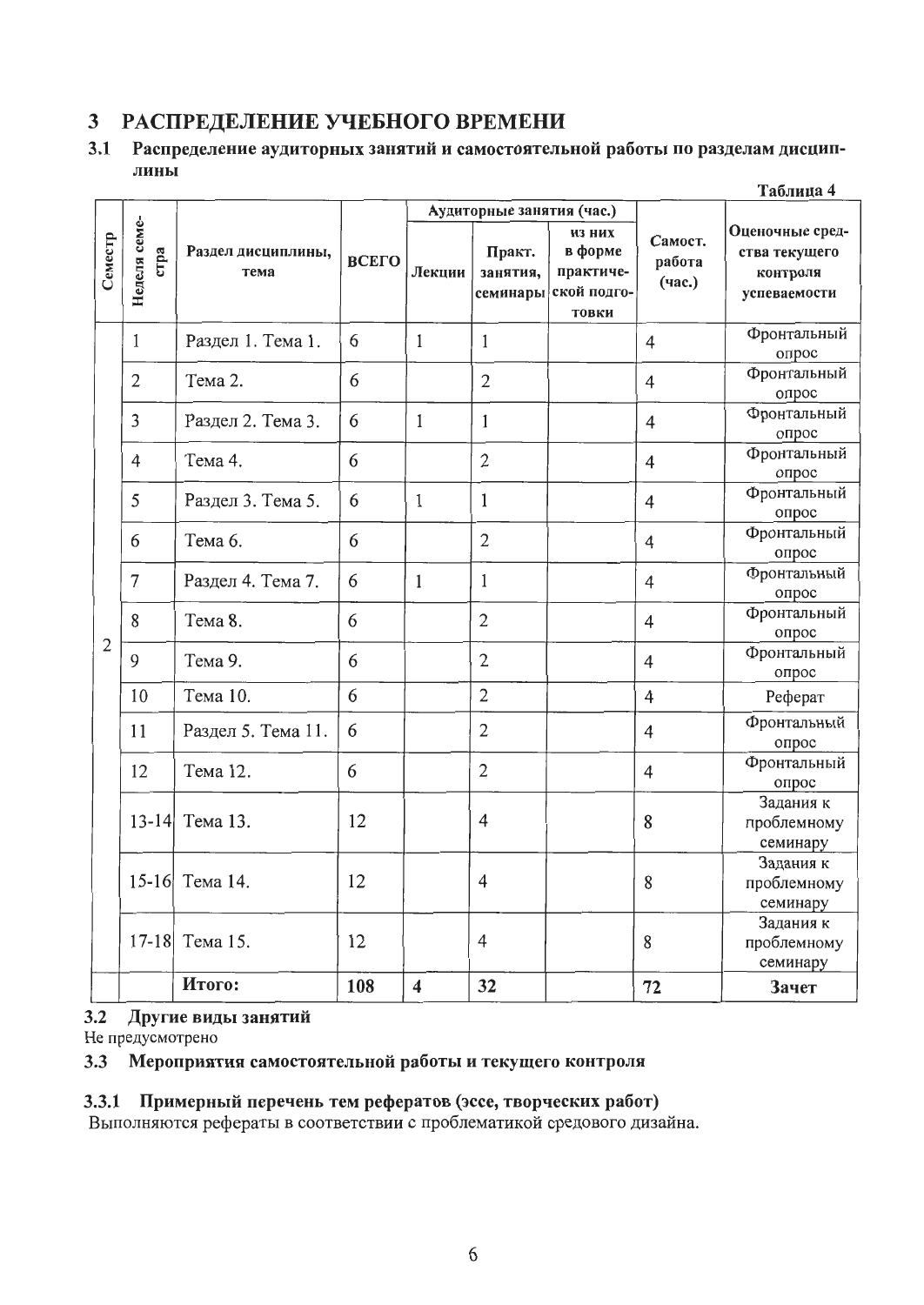# 4 ПРИМЕНЯЕМЫЕ ТЕХНОЛОГИИ ОБУЧЕНИЯ

|                                                   |                              |            |                                |                          |                     |                                    |                                |                       |                             |                                                                                                          |                                            |                                   |                                                     | Таблица 5                                       |                         |
|---------------------------------------------------|------------------------------|------------|--------------------------------|--------------------------|---------------------|------------------------------------|--------------------------------|-----------------------|-----------------------------|----------------------------------------------------------------------------------------------------------|--------------------------------------------|-----------------------------------|-----------------------------------------------------|-------------------------------------------------|-------------------------|
|                                                   |                              |            |                                | Активные методы обучения |                     |                                    |                                |                       |                             |                                                                                                          | Дистанционные образовательные              |                                   |                                                     |                                                 |                         |
|                                                   |                              |            |                                |                          |                     |                                    |                                |                       |                             |                                                                                                          | технологии и электронное обучение          |                                   |                                                     |                                                 |                         |
| Код<br>разде-<br>ла, те-<br>мы<br>дисци-<br>плины | тестирование<br>Компьютерное | Кейс-метод | игра<br>ролевая<br>Деловая или | Портфолио                | команде<br>Работа в | кооперации<br>развивающей<br>Метод | система<br>Балльно-рейтинговая | семинар<br>Проблемный | (какие)<br>методы<br>Другие | системе электронного<br>pa <sub>3</sub> -<br>Электронные учебные курсы,<br>обучения Moodle<br>мещенные в | тренаже-<br>Виртуальные практикумы и<br>ÞЫ | видеоконференции<br>Ħ<br>Вебинары | ģ.<br>N<br>web-конференции<br>минары<br>Асинхронные | работа и разработка кон-<br>тента<br>Совместная | Другие (указать, какие) |
| <b>TEMLI</b>                                      |                              |            |                                |                          |                     |                                    |                                |                       |                             | $^{+}$                                                                                                   |                                            |                                   |                                                     |                                                 |                         |
| $13 - 15$                                         |                              |            |                                |                          |                     |                                    |                                | $^{+}$                |                             |                                                                                                          |                                            |                                   |                                                     |                                                 |                         |

# 5 УЧЕБНО-МЕТОДИЧЕСКОЕ И ИНФОРМАЦИОННОЕ ОБЕСПЕЧЕНИЕ ДИСЦИПЛИНЫ

## 5.1 Рекомендуемая литература

## 5.1.1 Основная литература

- 1. Архитектурно-дизайнерское проектирование жилой среды: городская застройка / М. Ф. Уткин [и др.]. - М. : Архитектура-С, 2010. - 204 с.
- 2. Шимко В. Т. Архитектурно-дизайнерское проектирование. Основы теории (средовой подход): учебник / В. Т. Шимко; [Моск. архитектур. ин-т]. - М.: Архитектура-С, 2009. - 408  $\mathbf{c}$ .
- 3. Архитектурно-дизайнерское проектирование. Генерирование проектной идеи: основы методологии: учеб. пособие / В. Т. Шимко [и др.]. - М.: Архитектура-С, 2016. - 248 с.: цв.
- 4. Архитектурно-дизайнерское проектирование. Специфика средового творчества (предпосылки, методика, технологии): учеб. пособие / В. Т. Шимко [и др.]. - М. : Архитектура-С,  $2016. - 240c.$

## 5.1.2 Дополнительная литература

- История дизайна: учеб. для вузов: в 2 т. / С. М. Михайлов. М.: Со-1. Михайлов, С. М. юз Дизайнеров России, 2004.
- 2. Лаврентьев, А. Н. История дизайна: учеб. пособие для вузов / А. Н. Лаврентьев. М.: Гардарики, 2007. - 303 с.
- 3. Рунге В. Ф. История дизайна, науки и техники: в 2 кн.: учеб. пособие. Кн. 1 / В. Ф. Рунге. - М.: Архитектура-С, 2008. - 368 с.
- 4. Сложеникина Н. С. Основные этапы истории российского и зарубежного дизайна: учеб. пособие / Н. С. Сложеникина. - М. : Флинта : Наука, 2013. - 368 с.
- 5. Смирнова, Л.Э. История и теория дизайна [Электронный ресурс].: учебное пособие / Л.Э. Смирнова. - Красноярск: Сиб. фед. ун-т, 2014. - 224 с. - Режим доступа: http://biblioclub.ru/index.php?page=book&id=435841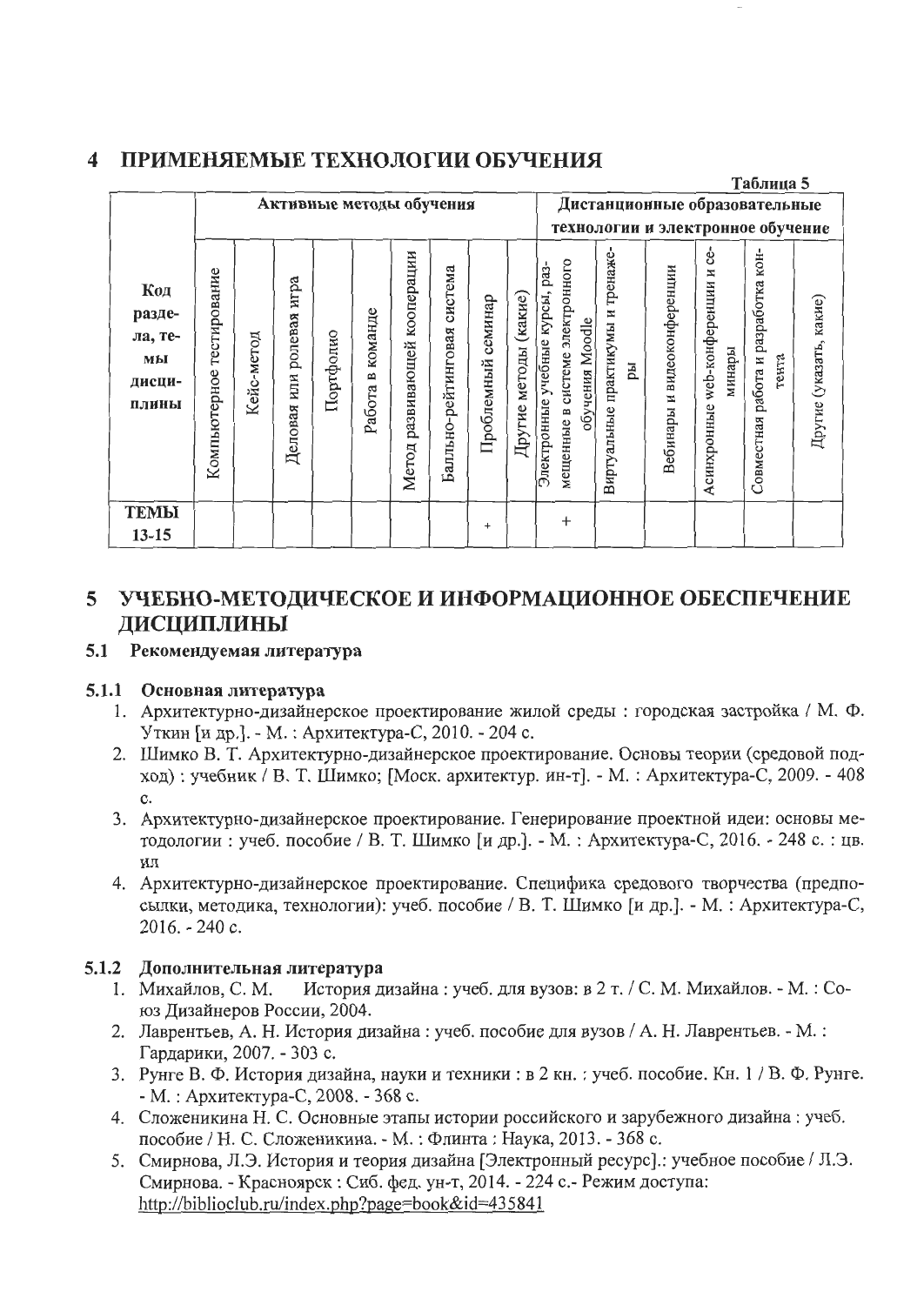Глазычев, В.Л. Дизайн как он есть / В.Л. Глазычев. - Москва: Европа, 2006. - 320 с. - Режим доступа: http://biblioclub.ru/index.php?page=book&id=44829

 $5.2$ Учебно-методическое обеспечение для самостоятельной работы Смирнова, Л.Э. История и теория дизайна [Электронный ресурс].: учебное пособие / Л.Э. Смирнова. - Красноярск: Сиб. фед. ун-т, 2014. - 224 с. - Режим доступа: http://biblioclub.ru/index.php?page=book&id=435841

#### 5.3. Перечень информационных технологий, используемых при осуществлении образовательного процесса по дисциплине, включая перечень программного обеспечения и информационных справочных систем\*

## 5.3.1 Перечень программного обеспечения

|                                 |                  |                        | Таблица 6                                                                                          |
|---------------------------------|------------------|------------------------|----------------------------------------------------------------------------------------------------|
| Тип ПО                          | Название         | Источник               | Доступность для<br>студентов                                                                       |
| Прикладное ПО/<br>Офисный пакет | Microsoft Office | Лицензионная программа | Доступно<br>в компьютерном<br>классе и в ауди-<br>ториях для са-<br>мостоятельной<br>работы УрГАХУ |

### 5.3.2 Базы данных и информационные справочные системы

- Университетская библиотека. Режим доступа: http://biblioclub.ru/

- Справочная правовая система «КонсультантПлюс». Режим доступа: http://www.consultant.ru/

- Справочная правовая система «Гарант». Режим доступа: http://garant.ru

- Научная электронная библиотека. Режим доступа: https://elibrary.ru/

- Электронно-библиотечная система «ZNANIUM.COM». Режим доступа:

- Электронная библиотечная система «ЭБС ЮРАЙТ». Режим доступа: http:// znanium.com https://biblio-online.ru/

- Электронно-библиотечная система Издательства Лань (ЭБС). Режим доступа:

https://e.lanbook.com/

Реферативная база данных рецензируемой литературы Scopus. Режим доступа: https://www.scopus.com

Политематическая реферативно-библиографическая и наукометрическая (библиометрическая) база данных Web of Science. Режим доступа: http://.webofknowledge.com

## 5.4. Электронные образовательные ресурсы

Электронный учебный курс «Творческие концепции современного средового дизайна». Режим доступа: https://moodle.usaaa.ru/enrol/index.php?id=355 www.rosdesign.com http://www.dezeen.com/ www.design-history.ru www.design-union.ru

#### МЕТОДИЧЕСКИЕ УКАЗАНИЯ ДЛЯ ОБУЧАЮЩИХСЯ ПО ОСВОЕ-6 НИЮ ДИСЦИПЛИНЫ

## Студент обязан:

1) знать:

график учебного процесса по дисциплине (календарный план аудиторных занятий и план- $\overline{\phantom{m}}$ график самостоятельной работы);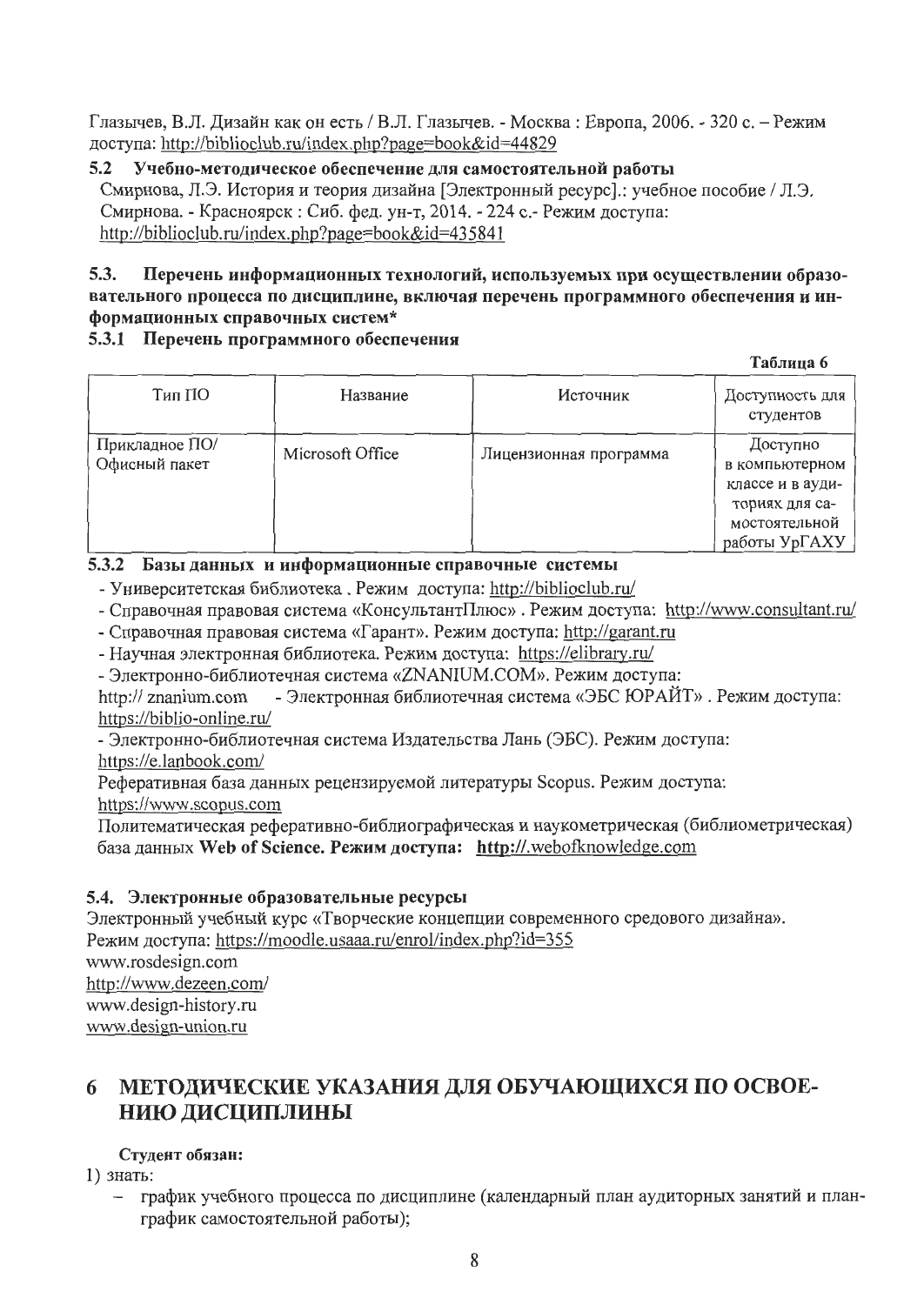- порядок формирования итоговой оценки по дисциплине; (преподаватель на первом занятии по дисциплине знакомит студентов с перечисленными организационно-методическими материалами);
- 2) посещать все виды аудиторных занятий (преподаватель контролирует посещение всех видов занятий), вести самостоятельную работу по дисциплине, используя литературу, рекомендованную в рабочей программе дисциплины и преподавателем (преподаватель передает список рекомендуемой литературы студентам);
- 3) готовиться и активно участвовать в аудиторных занятиях, используя рекомендованную литературу и методические материалы;
- 4) своевременно и качественно выполнять все виды аудиторных и самостоятельных работ, предусмотренных графиком учебного процесса по дисциплине (преподаватель ведет непрерывный мониторинг учебной деятельности студентов);
- 5) в случае возникновения задолженностей по текущим работам своевременно до окончания семестра устранить их, выполняя недостающие или исправляя не зачтенные работы, предусмотренные графиком учебного процесса (преподаватель на основе данных мониторинга учебной деятельности своевременно предупреждает студентов о возникших задолженностях и необходимости их устранения).

#### МАТЕРИАЛЬНО-ТЕХНИЧЕСКОЕ ОБЕСПЕЧЕНИЕ ДИСЦИПЛИНЫ  $\overline{7}$

Для проведения занятий используется аудитория, соответствующая количеству студентов и оборудованная учебной мебелью (парты или учебные столы и стулья, экран, проектор, компьютер, доска).

#### ФОНД ОЦЕНОЧНЫХ СРЕДСТВ ДЛЯ ПРОВЕДЕНИЯ ПРОМЕЖУТОЧ-8 **НОЙ АТТЕСТАЦИИ**

Фонд оценочных средств предназначен для оценки:

- 1) соответствия фактически достигнутых каждым студентом результатов изучения дисциплины результатам, запланированным в формате дескрипторов «знать, уметь, иметь навыки» (п.1.4) и получения интегрированной оценки по дисциплине;
- 2) уровня формирования элементов компетенций, соответствующих этапу изучения дисциплины.

### 8.1. КРИТЕРИИ ОЦЕНИВАНИЯ РЕЗУЛЬТАТОВ КОНТРОЛЬНО-ОЦЕНОЧНЫХ МЕ-РОПРИЯТИЙ ТЕКУЩЕЙ И ПРОМЕЖУТОЧНОЙ АТТЕСТАЦИИ ПО ДИСЦИПЛИНЕ

8.1.1 Уровень формирования элементов компетенций, соответствующих этапу изучения дисциплины, оценивается с использованием следующих критериев и шкалы оценок\*

| Критерии             | Шкала оценок               |                     |
|----------------------|----------------------------|---------------------|
| Оценка по дисциплине | Уровень освоения элементов |                     |
|                      | компетенций                |                     |
| Отлично              |                            | Высокий             |
| Хорошо               | Зачтено                    | Повышенный          |
| Удовлетворительно    |                            | Пороговый           |
| Неудовлетворительно  | Не зачтено                 | Элементы не освоены |

\*) описание критериев см. Приложение 1.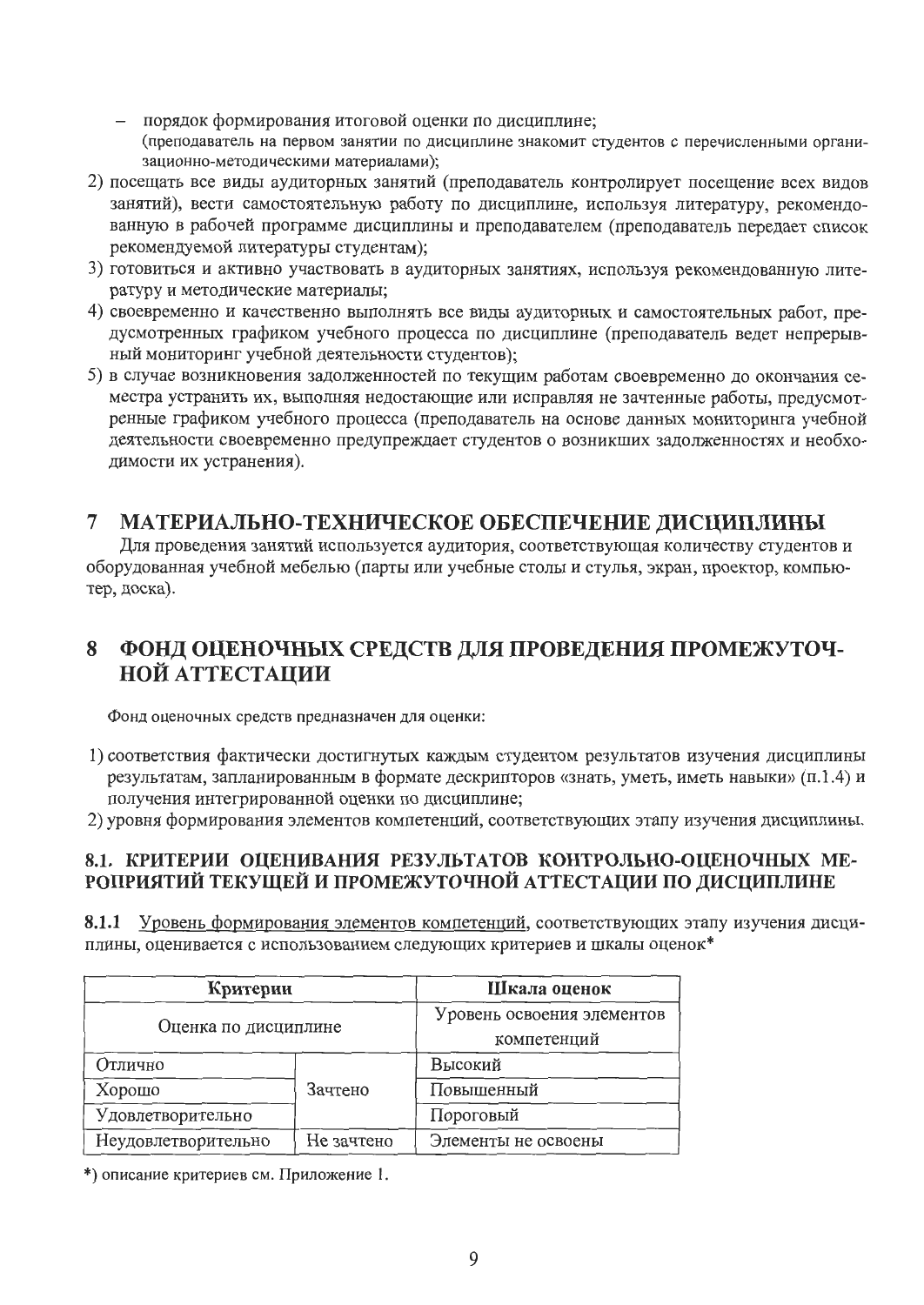8.1.2 Промежуточная аттестация по дисциплине представляет собой комплексную оценку, определяемую уровнем выполнения всех запланированных контрольно-оценочных мероприятий (КОМ). Используемый набор КОМ имеет следующую характеристику:

|                             |                                    | Таолица                            |
|-----------------------------|------------------------------------|------------------------------------|
| N <sub>2</sub><br>$\Pi/\Pi$ | Форма КОМ                          | Состав КОМ                         |
|                             | Посещение аудиторных занятий       |                                    |
|                             | Реферат                            | 10 тем, 2 задания                  |
|                             | Участие в семинарских занятиях (3) | Задания к проблемным семинарам     |
|                             | Зачет                              | Выполнение всех заданий в семестре |

Характеристика состава заданий КОМ приведена в разделе 8.3.

8.1.3 Оценка знаний, умений и навыков, продемонстрированных студентами при выполнении отдельных контрольно-оценочных мероприятий и оценочных заданий, входящих в их состав, осуществляется с применением следующей шкалы оценок и критериев:

| Уровни оценки дос-<br>тнжений студента<br>(оценки) | Критерии<br>для определения уровня достижений<br>Выполненное оценочное задание:               | Шкала оценок                |
|----------------------------------------------------|-----------------------------------------------------------------------------------------------|-----------------------------|
| <b>Высокий</b> (В)                                 | соответствует требованиям*, замечаний нет                                                     | Отлично (5)                 |
| Средний (С)                                        | соответствует требованиям*, имеются замечания,<br>которые не требуют обязательного устранения | Хорошо $(4)$                |
| Пороговый (П)                                      | не в полной мере соответствует требованиям*,<br>есть замечания                                | Удовлетворительно (3)       |
| Недостаточный (Н)                                  | не соответствует требованиям*, имеет сущест-<br>венные ошибки, требующие исправления          | Неудовлетворительно<br>(2)  |
| Нет результата (O)                                 | не выполнено или отсутствует                                                                  | Оценка не выставляет-<br>CЯ |

\*) Требования и уровень достижений студентов (соответствие требованиям) по каждому контрольнооценочному мероприятию определяется с учетом критериев, приведенных в Приложении 1.

#### КРИТЕРИИ ОЦЕНИВАНИЯ РЕЗУЛЬТАТОВ ПРОМЕЖУТОЧНОЙ АТТЕСТАЦИИ 8.2 ПРИ ИСПОЛЬЗОВАНИИ НЕЗАВИСИМОГО ТЕСТОВОГО КОНТРОЛЯ

При проведении независимого тестового контроля как формы промежуточной аттестации применяется методика оценивания результатов, предлагаемая разработчиками тестов.

#### ОЦЕНОЧНЫЕ СРЕДСТВА ДЛЯ ПРОВЕДЕНИЯ ТЕКУЩЕЙ И ПРОМЕЖУТОЧНОЙ 8.3 **АТТЕСТАЦИИ**

### 8.3.1. Перечень заданий для реферата:

В процессе выполнения работы необходимо продемонстрировать способность к абстрактному мышлению, анализу и синтезу, способность к самостоятельному обучению новым методам исследования, показать понимание художественно-творческих задач выполняемой работы, умение выбирать необходимые методы исследования и творческого исполнения. При необходимости использовать навыки владения рисунком.

1. реферат должен быть написан и оформлен в соответствии с правилами написания и оформления научных работ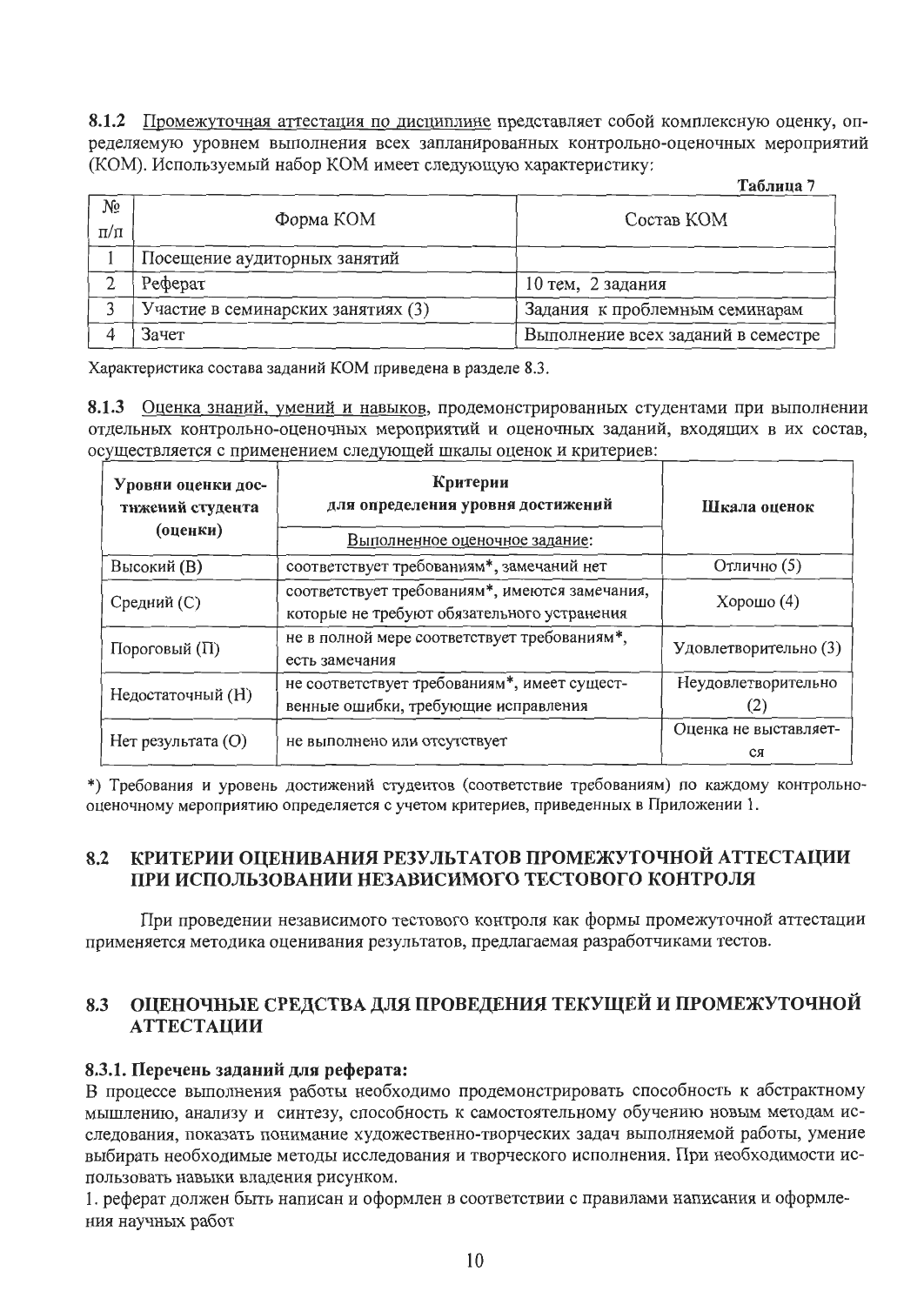### 2. объем реферата-10-15 стр.

Темы рефератов:

- 1. Традиционные, перспективные и поисковые виды и формы среды. Новое в средовом проектировании.
- 2. Световая среда города новая область творческого подхода в средовом дизайне. Концепция формирования искусственной световой среды города.
- 3. Колористика предметно-пространственной среды как новый формообразующий фактор в организации средового пространства. Колористическая культура.
- 4. Открытые архитектурные пространства как особый объект проектирования. Комплексное формирование объектов городской среды.
- 5. Архитектурно-дизайнерские средства формирования открытых пространств.
- 6. Композиционные особенности интерьерных пространств и их предметное наполнение.
- 7. Концептуальные направления развития интерьерных пространств.
- 8. Интерпретация художественного образа в средовом дизайне.
- 9. Формы предпроектного анализа в процессе художественного проектирования.

10. Интерактивное пространство как один из подходов к проектированию средовых объектов

#### 8.3.2. Перечень заданий для семинарских занятий:

По темам 13-15 проводится 3 проблемных семинара, на которых студенты проводят дискуссионное обсуждение с разбором конкретных ситуаций.

Задание:

1. предварительно ознакомиться с темами для обсуждения

2. найти и структурировать информацию по темам

3. выработать свою точку зрения на предмет обсуждения (аргументировано и с подтверждением примерами).

### Критерии зачетной оценки:

«Зачтено»

систематизированные, глубокие и полные знания по всем разделам дисциплины, а также по  $\equiv$ основным вопросам, выходящим за пределы учебной программы;

точное использование научной терминологии систематически грамотное и логически правильное изложение ответа на вопросы;

безупречное владение инструментарием учебной дисциплины, умение его эффективно использовать в постановке научных и практических задач;

выраженная способность самостоятельно и творчески решать сложные проблемы и нестандартные ситуации;

полное и глубокое усвоение основной и дополнительной литературы, рекомендованной учебной программой по дисциплине;

умение ориентироваться в теориях, концепциях и направлениях дисциплины и давать им критическую оценку, используя научные достижения других дисциплин;

творческая самостоятельная работа на практических/семинарских занятиях, активное участие в групповых обсуждениях, высокий уровень культуры исполнения заданий;

высокий уровень сформированности заявленных в рабочей программе компетенций. «Не зачтено»

- фрагментарные знания по дисциплине;  $\sim$   $-$
- отказ от ответа (выполнения письменной работы);
- знание отдельных источников, рекомендованных учебной программой по дисциплине;  $\overline{\phantom{0}}$
- неумение использовать научную терминологию;
- наличие грубых ошибок;
- низкий уровень культуры исполнения заданий;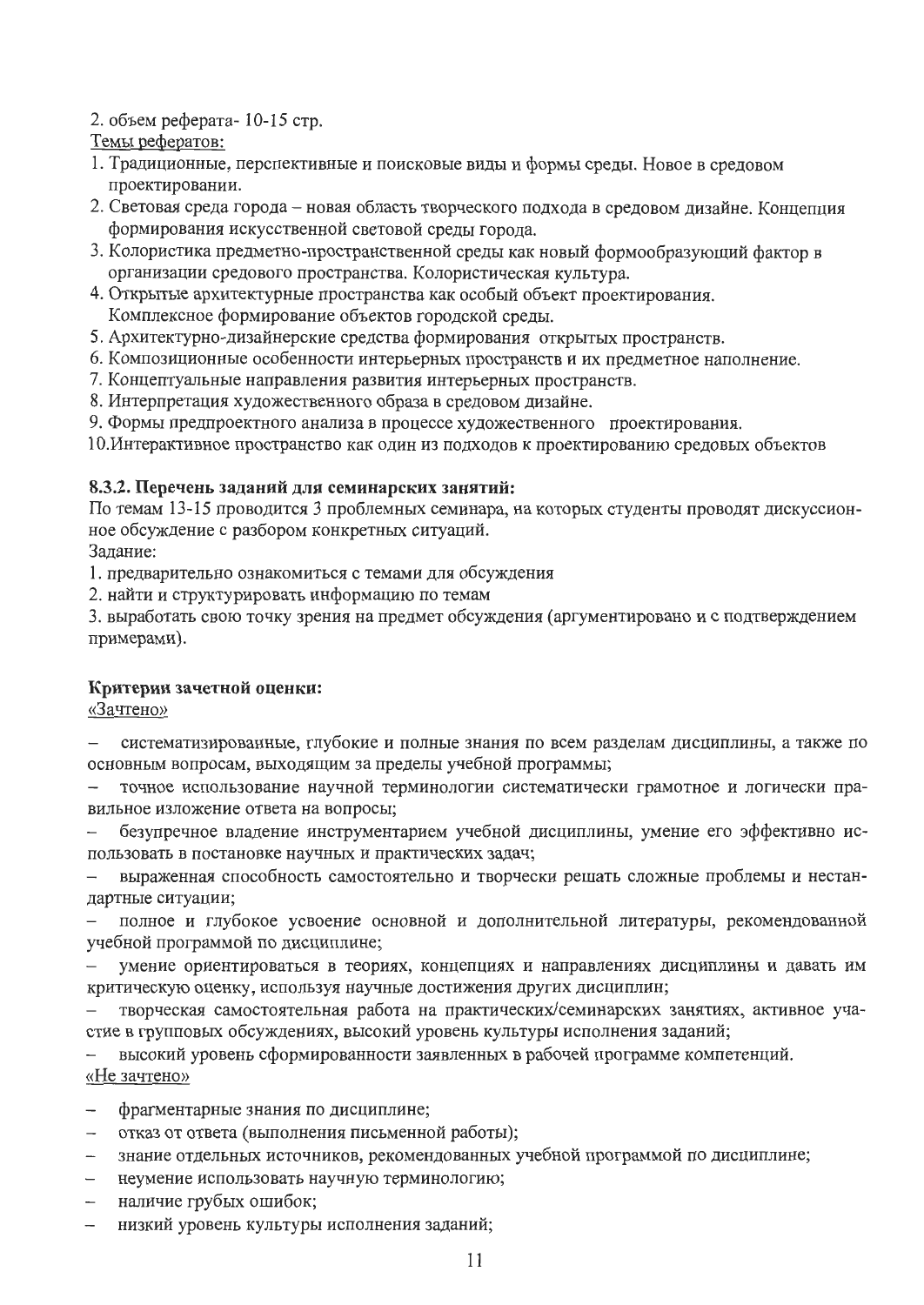- низкий уровень сформированности заявленных в рабочей программе компетенций.

| Рабочая программа дисциплины составлена авторами: |                                   |                                           |                |         |  |  |  |
|---------------------------------------------------|-----------------------------------|-------------------------------------------|----------------|---------|--|--|--|
| NΩ<br>$\Pi/\Pi$                                   | Кафедра                           | Ученая сте-<br>пень, ученое<br>звание     | ФИО            | Подпись |  |  |  |
|                                                   | Кафедра ди-<br>зайна<br>среды     |                                           | И.В. Кузнецова |         |  |  |  |
|                                                   |                                   | Рабочая программа дисциплины согласована: |                |         |  |  |  |
|                                                   | Заведующий кафедрой дизайна среды |                                           | Н.Н. Ляпцев    |         |  |  |  |
|                                                   | Директор библиотеки УрГАХУ        |                                           | Н.В. Нохрина   |         |  |  |  |
|                                                   | Декан факультета дизайна          |                                           | И.С. Зубова    |         |  |  |  |